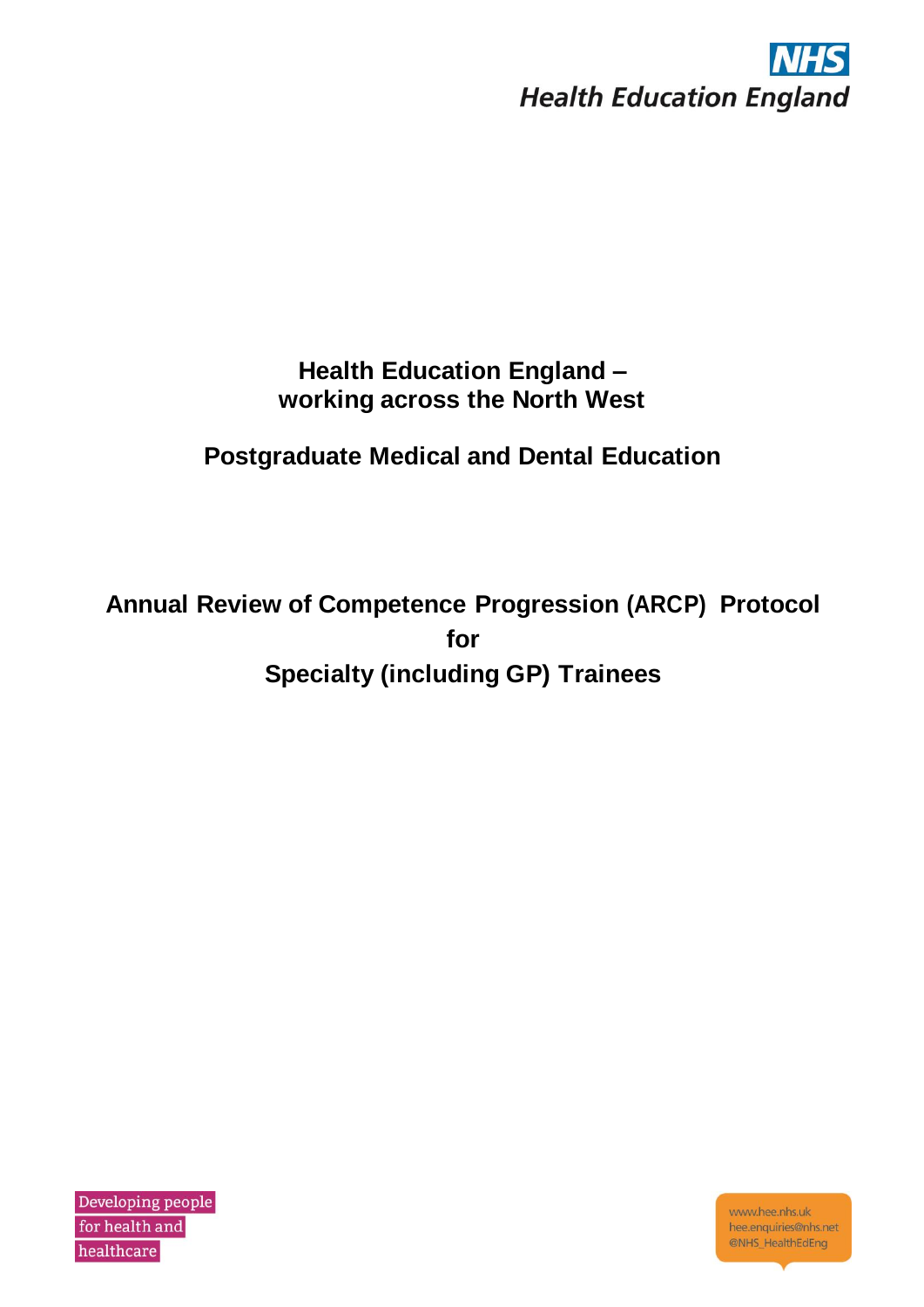# Annual Review of Competence Progression (ARCP) Protocol

| <b>Document Title</b>  | Annual Review of Competence Progression (ARCP) Protocol                                                                                                                                                                                                                                                                                                         |
|------------------------|-----------------------------------------------------------------------------------------------------------------------------------------------------------------------------------------------------------------------------------------------------------------------------------------------------------------------------------------------------------------|
| <b>Purpose</b>         | This protocol aims to ensure a reliable, valid and equitable process for the<br>ARCP for specialty trainees, being compatible with recommendations within<br>The Reference Guide for Postgraduate Specialty Training in the UK (the<br>Gold Guide, 2020), ensuring consistency of practice across HEE - working<br>across the North West (HEE-NW).              |
| <b>Author</b>          | <b>Bev Miller</b><br>Project Manager Deanery Integration<br>Bev.miller@nw.hee.nhs.uk<br>All content based on the work of Emma James, Secondary Care Education<br>Manager, North Western Deanery and Dr Bob Kirk, Head of School of<br>General Practice.                                                                                                         |
| <b>Date of Issue</b>   | 14/04/2016                                                                                                                                                                                                                                                                                                                                                      |
| Location               | Sharepoint: Hospital & Community Care site<br>Website: https://www.nwpgmd.nhs.uk/policies-procedures                                                                                                                                                                                                                                                            |
| <b>Version Control</b> | Version 1: 22/09/2015<br>Version 2: 19/10/2015<br>Version 3: 16/11/2015<br>Version 4: 14/12/2015<br>Version 5: 04/02/2015<br>Version 6: 25/02/2016<br>Version 7: 17/03/2016<br>Version 8: 17/06/2016<br>Version 9: 03/09/2016<br>Version 10: 03/07/2017<br>Version 11: 08/03/2018<br>Version 12: 03/09/2018<br>Version 13: 25/02/2019<br>Version 14: 11/08/2020 |
| <b>Review Date</b>     | August 2020                                                                                                                                                                                                                                                                                                                                                     |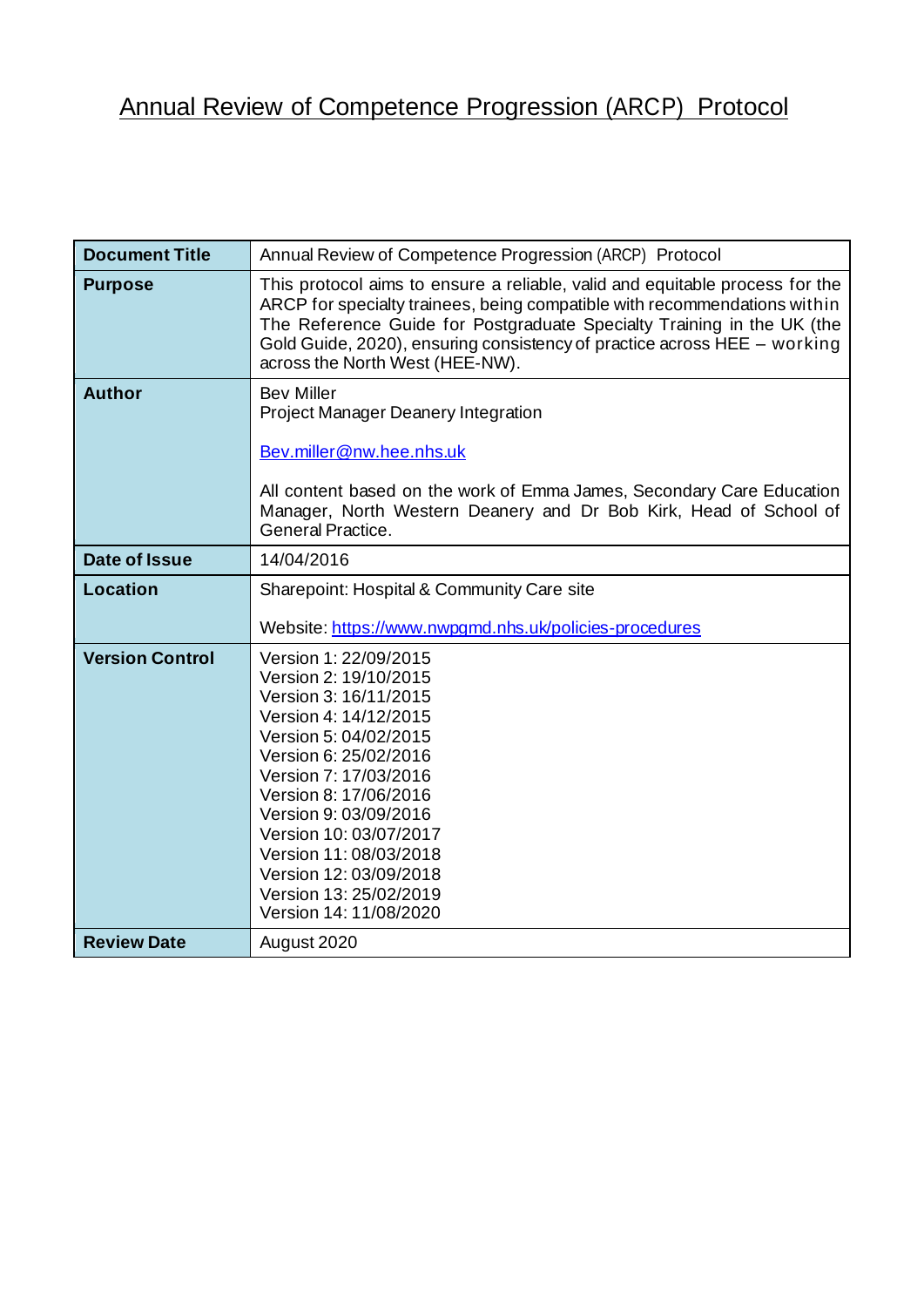# Annual Review of Competence Progression (ARCP) Protocol

#### **1. Background**

This protocol aims to ensure a reliable, valid and equitable process for the ARCP, aligned with recommendations within The Reference Guide for Postgraduate Specialty Training in the UK (the Gold Guide, 8<sup>th</sup> Edition 2020).

The Annual Review of Competence Progression Protocol is applicable to:

- all specialty trainees (including general practice trainees, those in core training, those in less than full-time (LTFT) training and trainees in academic programmes) whose performance through a specialty training programme must be assessed to evaluate progression
- trainees in combined academic/clinical programmes (e.g. those in academic clinical fellowships, clinical lectureships or clinician scientist appointments)
- trainees who are out of programme with the agreement of the Postgraduate Dean
- trainees who resign from a programme. Such trainees should normally have their progress between their last ARCP and the point of resignation reviewed. The ARCP panel should document any relevant competences achieved by the trainee; however, no outcome will be awarded and the N21 and N22 codes should be utilised (Gold Guide 4.41 iv).
- LAT trainees

The ARCP process for trainees in LTFT training should take place at the same frequency as f ull-time trainees, i.e. at least once per calendar year. The ARCP panel should take particular care to consider that progress has been appropriate and that the estimated time for completing the training programme is reviewed.

This process does **not** include Foundation trainees, who should refer to the national guidance [\(http://www.foundationprogramme.nhs.uk/pages/home/foundation-ARC](http://www.foundationprogramme.nhs.uk/pages/home/foundation-ARCP)P) and regional process [\(https://www.nwpgmd.nhs.uk/foundation-policies-and-processe](https://www.nwpgmd.nhs.uk/foundation-policies-and-processes)s) However, the process within the Foundation Programme is aligned with this process.

This process does **not** include trainees on dental education programmes. Dental trainees on specialist programmes are subject to an ARCP process that complies with the Dental Gold Guide. Pilot work is underway for trainees on the dental foundation programme, aiming to roll the process out to central core training in the future. Both processes within the dental section of HEE-NW are aligned with this process.

#### **2. Educational Review**

It is recommended that educational supervisors undertake an educational review with their trainees 8 weeks prior to the ARCP date. A structured report should be prepared by the trainee's educational supervisor which should reflect the evidence which the trainee and supervisor agreed should be collected to reflect the learning agreement for the period of training under review. The purpose of the report is to provide a summary of progress including collation of the results of the required workplacebased assessments, examinations and other experiential activities required by the specialty curriculum (e.g. logbooks, evidence of research activity, publications, quality improvement activities audits).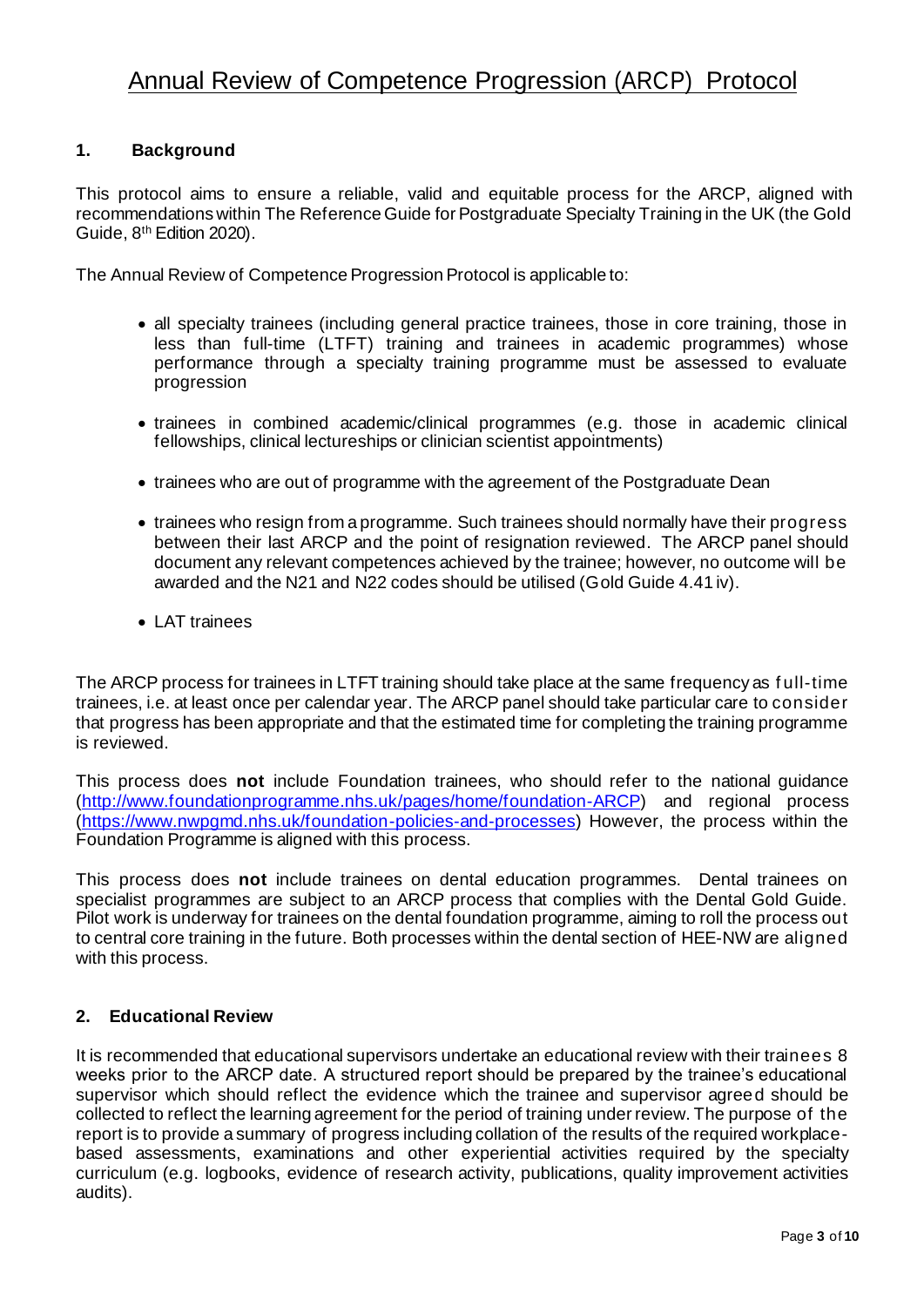Academic trainees should also meet with their academic supervisor to complete the 'Report on Academic Trainees' Progress' form or the relevant academic supervisor's report on e-portfolio. As the assessment process jointly assesses academic and clinical progress, the trainee must also submit evidence of clinical achievement.

The process of educational review should produce a provisional personal development plan for the following 12 months. The portfolio should be mapped against all the areas of Good Medical Practice. Although the Gold Guide suggests this process should take place after the ARCP panel, it would be educationally more valid for a plan to be produced at the educational review, particularly for trainees who are progressing satisfactorily. The ARCP panel may modify the plan after consideration of the evidence presented. Where significant concerns are expressed the educational supervisor may choose to only make a statement of the competencies required and leave the further planning process to the panel.

Educational supervisors should also review the Form R with the trainee. Trainees must be able to raise any concerns without fear of being penalised, with any patient safety issues identified by clinical incident reporting and reflective notes maintained via the portfolio, in addition to be ing reported through the relevant organisational procedures. Trainees also need to be to be aware that any such discussions should be reported as part of the required self-declaration for revalidation. Trainees need to update Form R annually and submit to HEE-NW prior to every ARCP panel. Failure to submit a completed Form R that reflects the full scope of practice will result in an Outcome 5 being issued. Trainees must be reminded that persistent failure to submit an updated Form R may result in ref erral to the GMC for non-engagement with the revalidation process.

Trainees will be given at least 6 weeks' notice of the date of their ARCP panel so they can ensure all assessments and appraisals have been done and they can obtain structured reports from their educational supervisors, ensuring their educational portfolio is complete. The educational portfolio with the required evidence must be available to HEE-NW by the date of the ARCP panel meeting. Trainees will not be "chased" to provide the documentation by the required date but should be aware that failure to do so will result in the panel failing to consider their progress.

The educational appraisal process is the principal mechanism whereby there is the opportunity to identify concerns about progress as early as possible. These concerns should be brought to the attention of the trainee during educational review meetings and it should not come as a surprise to a trainee that action through the ARCP process is under consideration. Account should be taken of all relevant factors which might affect progress (for example, health or domestic circumstances) and should be recorded on the educational portfolio. An action plan to address the concerns should be agreed and documented between the educational supervisor and trainee.

# **3. The ARCP process**

The ARCP process is not an assessment of the trainee in and of itself but it is an assessment of the documented and submitted evidence that is presented by the trainee.

For practical and administrative reasons, some specialties may wish to discuss other issues e.g. the trainee's views on their training and planning of future placements. However, the assessment of evidence and the judgment arising from the panel must be kept separate from these other issues. In summary, the ARCP panel that decides on a trainee's ARCP outcome must be a separate decisionmaking panel where the trainee is not present.

The following frameworks may be used during the ARCP process.

- 1. Panel reviews evidence submitted and issues ARCP outcome (assessment panel). Trainees only seen if an Outcome 2, 3 or 4 is issued (feedback panel).
- 2. Panel reviews evidence submitted and issues ARCP outcome (assessment panel). All trainees then invited to attend, notified of the outcome, and discussion follows (feedback panel).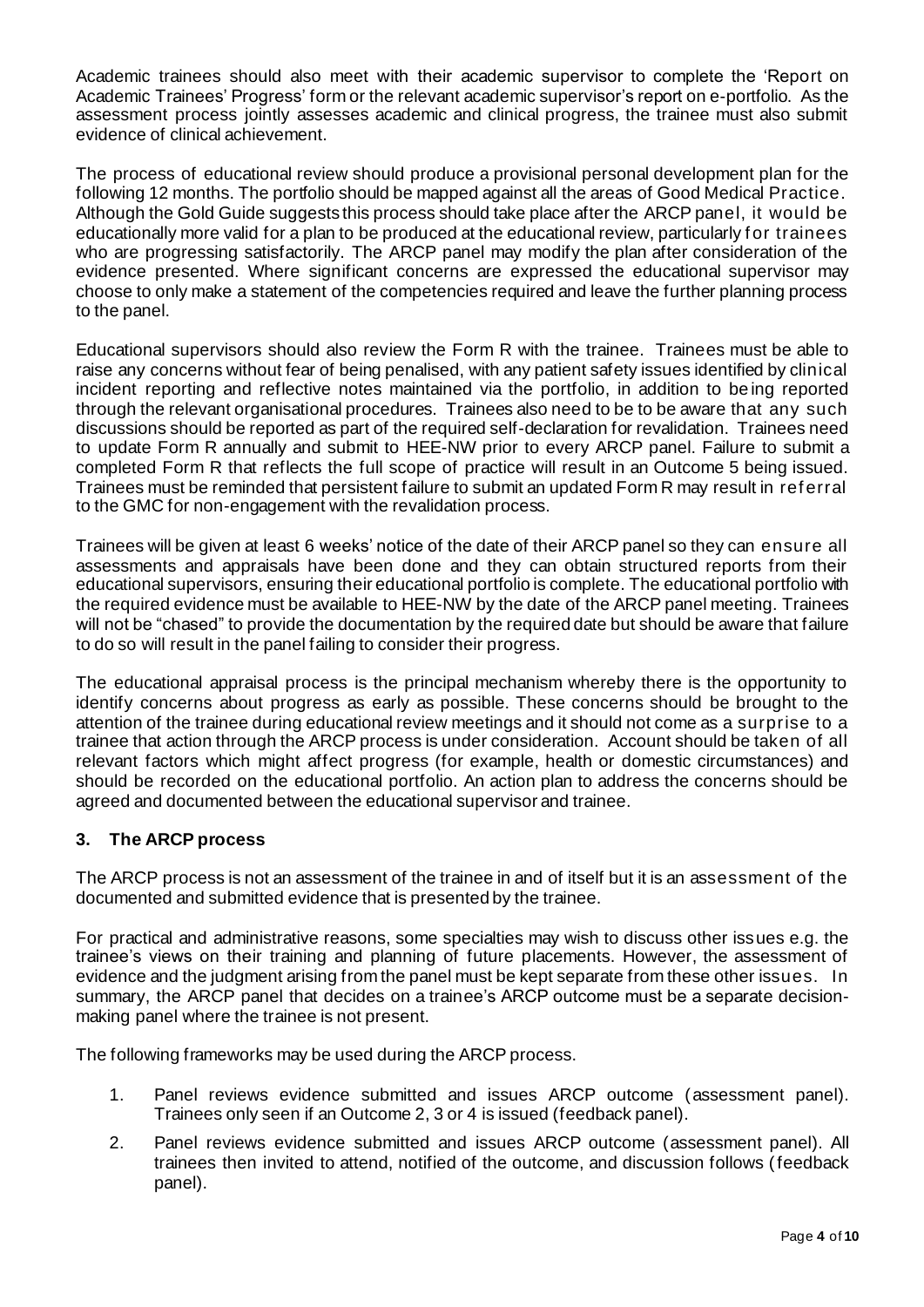3. Panel meets with trainee for appraisal meeting to review evidence submitted and records any additional information to assist the ARCP panel in its decision (Educational Review). A separate ARCP panel should then issue the final ARCP outcome based on its individual judgment of all the evidence submitted (assessment panel). The trainee may be invited back to the panel to discuss the outcome once this has been agreed (feedback panel).

Framework 3 may be most useful to those specialties that run multiple panels over the course of one day. If it is necessary to convene a feedback panel on a separate day to the assessment panel and it proves logistically difficult to convene a full panel, a senior educator involved in the training programme with delegated responsibility (ideally the TPD) can meet with the trainee instead (Gold Guide 4.83).

In summary, the assessment panel and feedback panel make up one assessment period and trainees should only be issued with one outcome in this period unless an Outcome 5 is issued followed by a further outcome. In this case, both the Outcome 5 and subsequent outcome should be recorded. Trainees must not be present at any panel where outcome decisions are made.

The panel must record the outcome for each trainee within the educational portfolio. The trainee must sign the form to indicate their understanding of the recommendations of the panel. For hospital speciality trainees, the Programme Support Manager (PSM) will provide a copy of the final ARCP Outcome Form to the trainee, the Training Programme Director (TPD) and the relevant College or Faculty (as required). For academic trainees, the academic report should be attached to the outcome document. For general practice trainees, the outcome paperwork is immediately accessible by the relevant people and College via the e-portfolio.

All Schools should ensure that training needs in relation to e-portfolio's for educational supervisors and trainees are assessed well in advance of the ARCP period. E-portfolio training should be considered compulsory for any individual taking on the role of educational supervisor.

The purpose of the trainee meeting with the panel after it has reached its decision (feedback panel) is to discuss the recommendations for focused or additional remedial training if these are required. If the panel recommends focused training on the development of specific competences (Outcome 2) then the timescale for this should be agreed with the trainee. Objectives should be written in SMART format.

If additional remedial training time is required (Outcome 3), the panel should indicate the intended outcome and proposed timescale. The framework of how a remedial programme will be delivered will be determined by the Postgraduate Dean, however the details will be planned by the TPD/Head of School (HOS), in discussion with the Associate Dean. The remedial programme will be planned taking into account the needs of other trainees in the specialty and must be within the limits of patient safety.

This additional training must be agreed with the trainee, the trainers and employer. Full information about the circumstances leading to the additional training requirement must be transmitted by HEE-NW to the training site and employer, including the reasons for remediation. This will be undertaken by the PSM once the process is complete by sending copies of the SMART objectives to the TPD, the trainee's current and next (where known) Trust specialty lead, the trainee's current and next (where known) Director of Medical Education (DME) or educational supervisor. The information transmission will be shared with the trainee but agreement to it being shared with the new employer and trainers is a requisite of joining and continuing in the training programme.

Progress with Outcome 2s and 3s can be reviewed at a further ARCP panel at an agreed later date. If all objectives have been met, an Outcome 1 can be issued. Details should be fully documented in the ARCP notes pro-forma for future reference.

The trainee may request a review or appeal within 10 working days of receiving written notification of their ARCP outcome.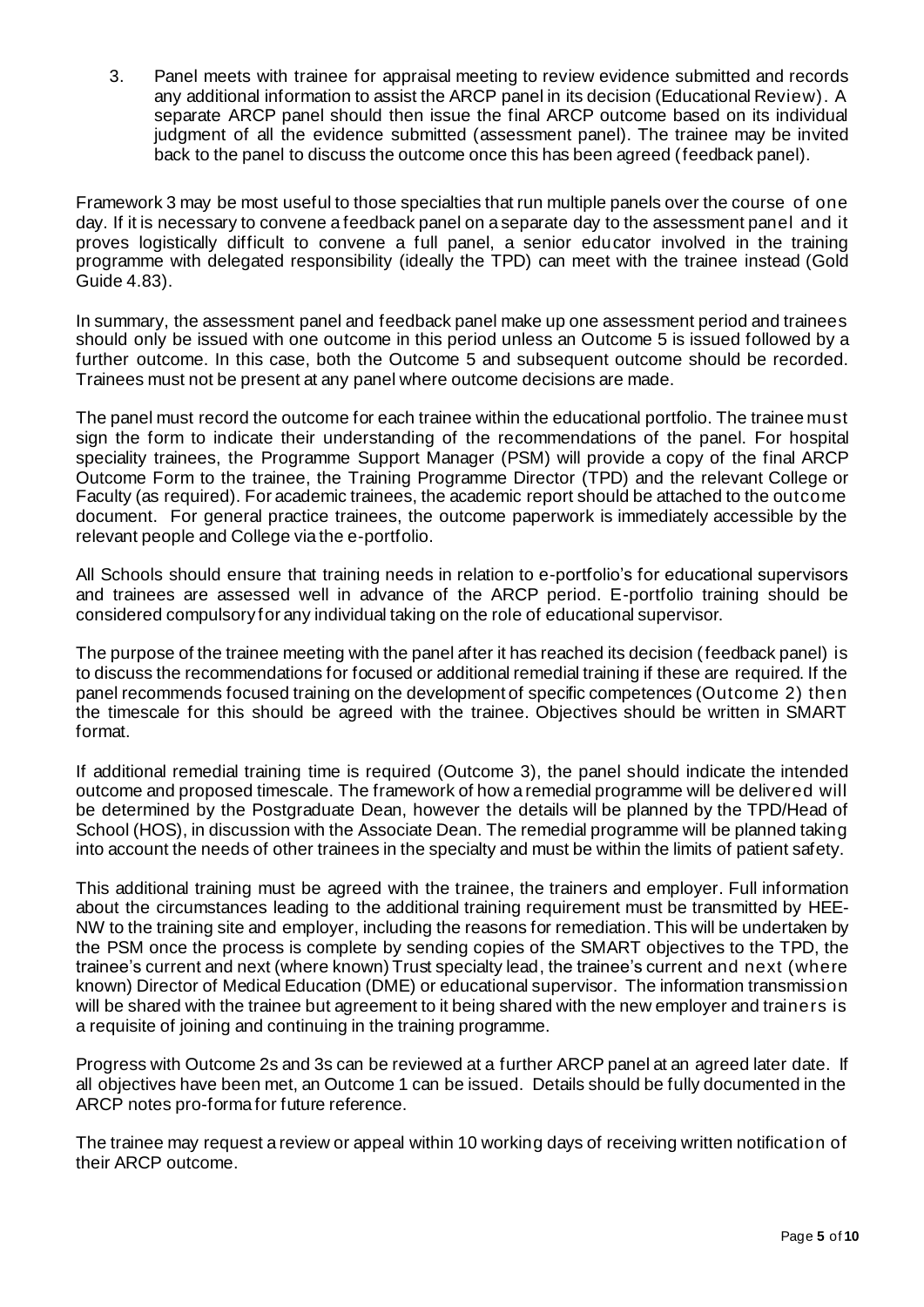# **4. ARCP Panels**

The ARCP panel will be convened by the PSM (or their deputy) and should consist of at least three panel members appointed by the training committee or an equivalent group. At least one clinical member of the ARCP panel must have a detailed knowledge of the relevant curriculum and the required level of competence for doctors in training. The ARCP panel Chair must be one of the following: Associate Dean, Head of School, TPD or their appointed deputy (where necessary for multiple panels). Where panels are chaired by an appointed deputy, the Head of School or TPD should be available to oversee all panels on that day. Feedback panels should be attended by the Associate Dean but can be chaired by the Head of School or TPD if felt appropriate.

It is advisable, where possible, that Schools make arrangements for 'stand-by' panel members to be available on the day of the ARCP in the event of cancellation by a scheduled member of the panel. It is recognised that in smaller specialties it may only be possible to arrange panels with two members plus a HEE-NW representative. Where multiple panels take place over one day, the Chair can act in a roaming role across all panels.

Where an Associate Dean is not available to attend a feedback panel, the HEE-NW representative role can be undertaken by the Head of School. However, in such circumstances, a further specialty representative such as the TPD or another educational supervisor will also be required to attend as the Head of School cannot represent HEE-NW and the specialty on the same panel. Where such representation occurs, the Head of School must ensure discussion with the Associate Dean prior to the feedback panel to ensure they are fully briefed on their HEE-NW representative role.

For those specialties where the assessment panel and feedback panel take place on the same day, it must be ensured that an Associate Dean is available to Chair any unexpected feedback panel complex outcomes (i.e. non-exam failure outcomes), or that the Head of School has obtained a full briefing from the Associate Dean (as above) on their role as Chair.

It should be noted that for assessment panels, the maximum recommended number of panel members is four. For feedback panels, the maximum recommended number of panels members is six; for example, the Chair, a lay representative and four other clinicians. Any panel larger than this may be asked to justify its membership.

A member of HEE-NW's education team will arrange the venue and be in attendance at every ARCP panel. The PSM or Programme Support Coordinator (PSC) should be in attendance at every feedback panel whenever possible. However, it is acknowledged that during the summer ARCP programme it may be necessary for a HEE-NW representative other than the PSM/PSC to be in attendance. Where an Associate Dean is not present (as above) a PSM/PSC must be available to sit on the panel or the panel will need to be reconvened.

For academic assessment, the lead Associate Dean will advise on academic input to the annual ARCP process. All academic trainees must ensure they have met with their academic supervisor prior to their review and completed the 'Report on Academic Trainees' Progress' form or the relevant section on e-portfolio.

Lay representation should be arranged for all feedback panels and 10% of all assessment panels across Schools (or across specialty for those that stand alone). Schools are responsible for ensuring consistency and standardised outcomes across their specialties. Lay representation will be coordinated centrally by HEE-NW. Where multiple panels occur on one day, the lay representative should be free to rotate around all panels but should focus on the more complex outcomes. For smaller specialties and panels, internal HEE-NW staff should be utilised to provide lay representation wherever possible.

The role of the lay representative at assessment panels is to ensure consistency of process within the 10% samples and across HEE-NW. At feedback panels, the lay representative should be actively involved as a panel member, making contributions to dialogue and ensuring fairness to trainees. The lay representative should not be asked to judge whether the trainee has made satisfactory progress or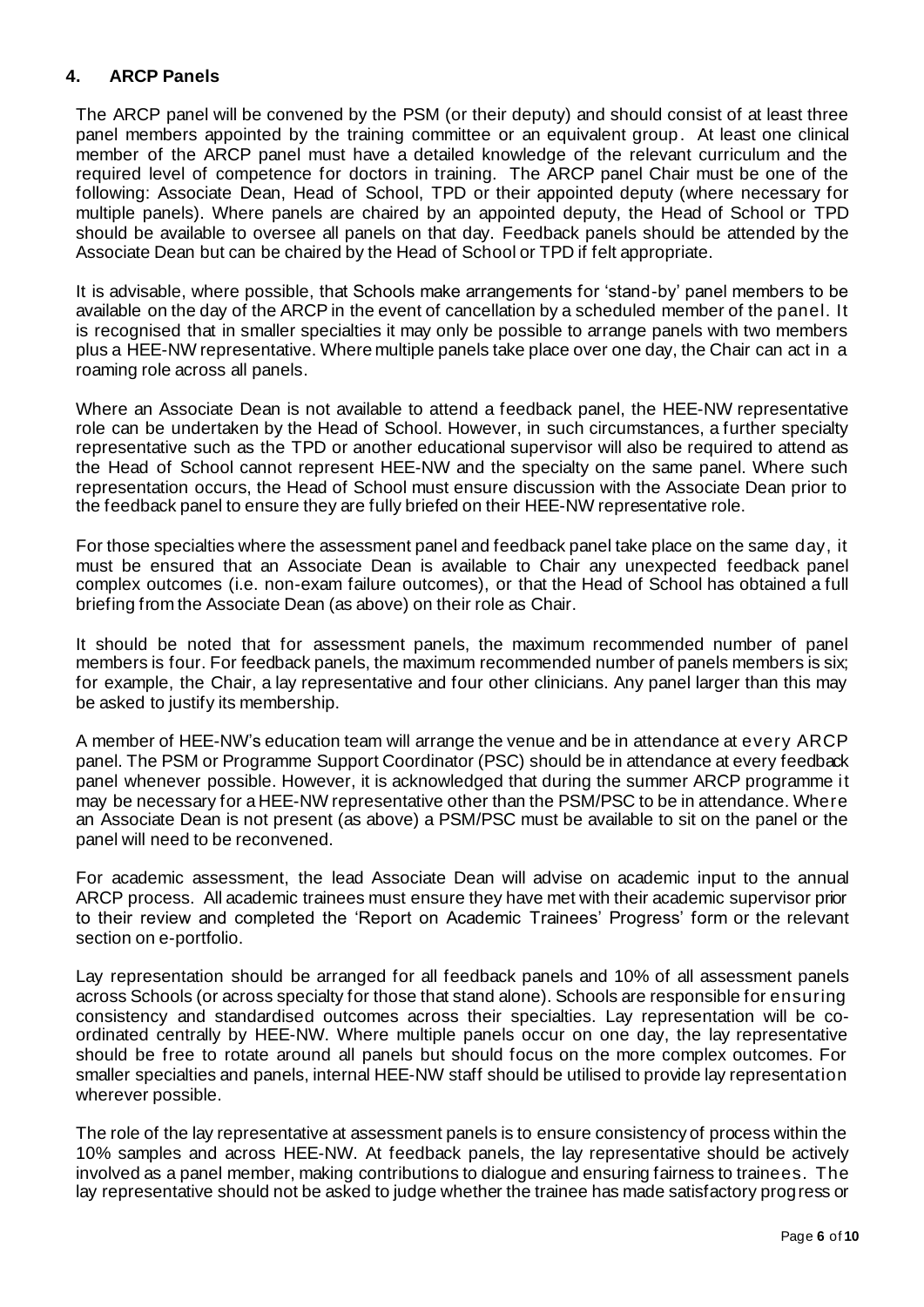whether the outcome awarded is appropriate. HEE-NW will provide training on the role of the lay to all lay representatives.

Specialties should use an external trainer from within the specialty, but from outside the training programme or school, to also review at least 10% of their ARCP outcomes. In General Practice, the ARCP process is reviewed and evaluated by nationally appointed Educational Advisors as part of the Royal College's quality management of GP training.

All members of the panel (including the lay members and those acting as external members) must be trained for their role. This includes training on fitness to practise and equality and diversity issues and should be refreshed every three years. Where possible, an individual should observe an ARCP panel prior to participating as a full member.

The decision taken by the assessment panel relating to the outcome awarded should be recorded on the assessment panel pro-forma as well as the ARCP Outcome Form. This pro-forma, along with the ARCP Outcome Form, is the only paperwork requiring completion following an assessment panel (except for Academic Trainees, where the Report on Academic Trainees' Progress form should also be completed). Detailed notes are only required to be taken at a feedback panel. The only paperwork required to be stored in the trainee file is the ARCP Outcome Forms (including the supplementary form for trainees receiving an unsatisfactory outcome and the supplementary information for the GMC form), the assessment panel pro-forma and any notes taken on the feedback panel pro-forma. Copies of WPBAs and educational supervisor's reports should be stored in the trainee portfolio.

As the assessment panel and feedback panel together make up one assessment period, feedback panels should not take place any later than one month after the assessment panel. Any assessment outside of this one-month period should be counted as a new formal assessment. It is recommended that both panels take place on the same day to avoid unnecessary delays in the issuing of ARCP outcomes. Feedback panels should not be delayed due to awaiting examination results (see Appendix 3 for further explanation on issuing outcomes when awaiting examinations).

In exceptional cases, it may be necessary for the feedback panel to overrule the decision of the assessment panel and issue a new outcome. However, this should be in exceptional cases only, for example, where trainees have extenuating personal or educational circumstances that were not previously known or discussed at the assessment panel. These could include health issues, personal bereavements or serious issues with their training environment (see Appendix 2 for examples of exceptional cases).

Where a final year assessment is being considered remotely, a panel of 3 consultants should be set up. This should be the TPD and two other consultants from the specialty. Each panel member must check that all targets have been met as well as the final year ARCP decision aide requirements. The final outcome can be issued within 3 months of the CCT date.

It should be noted that in order to successfully demonstrate progression, trainee portfolios must reflect completion of the required number of WPBA's at regular intervals over a 12-month period. WPBA's completed over a short space of time, relatively close to the ARCP panel, may be judged not to have met this requirement.

The ARCP panel chair is responsible for capturing any comments made concerning the quality of the educational supervisor report. PSMs should then work with their Heads of School to feedback any concerns to the TPD for the individual specialty or directly to the educational supervisor within General Practice. The ARCP panel chair should also ensure that any issues that require the attention of the Responsible Officer (Postgraduate Dean) are noted at the feedback panel.

Consultant/GP supervisors must declare an interest if their own trainees are being considered by a panel of which they are a member and where there are concerns should withdraw temporarily from the process whilst their trainee is being considered.

All ARCP panels must take place in a confidential environment and should not include multiple feedback panels within one room.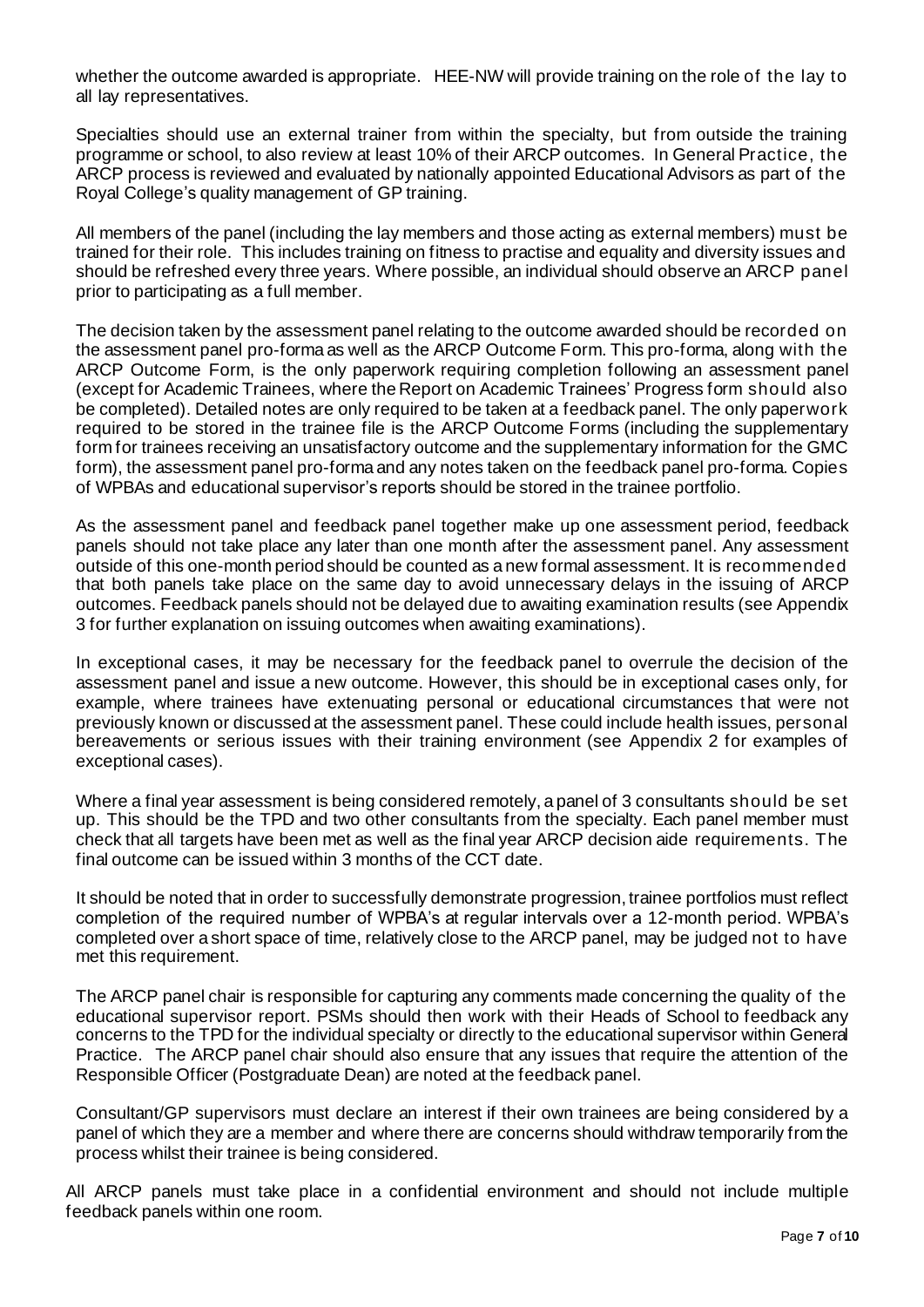### **5. The ARCP Process & Revalidation**

Whilst the ARCP assessment will be the vehicle for the revalidation of trainee doctors, it should be noted that these processes are not interdependent. Revalidation is a process which all doctors must undergo and is solely concerned with an individual's Fitness to Practise. The ARCP process is concerned with educational performance and the achievement of competences in relation to a specialty training programme curriculum. The ARCP provides advice to the Postgraduate Dean, in their role as Responsible Officer, about revalidation of the trainee to enable the Responsible Officer to make a recommendation to the GMC. (Gold Guide 4.131)

There are 6 types of supporting information that doctors will be expected to provide in their portfolios and discuss in their annual appraisals in relation to revalidation, as listed below:

- 1. Continuing Professional Development
- 2. Quality Improvement Activity
- 3. Significant Events
- 4. Feedback from Colleagues
- 5. Feedback from Patients (where applicable)
- 6. Review of Complaints and Compliments

The ARCP panel will review the supporting evidence in line with the specialty curriculum, issuing trainees with either a satisfactory or unsatisfactory outcome. In addition, the panel will also be asked to review the self-declaration from the trainee (the Form R), any comments from the educational supervisor in relation to revalidation issues, and any relevant exit and exception reports from the trainee's employing organisation. The previous year's outcome should also be reviewed to ensure any unresolved issues have been resolved and reflected upon. At the end of the ARCP, the panel will be asked to make a decision as to whether it believes there to be any revalidation concerns in relation to individual trainees. At the end of a trainee's final ARCP all past outcomes should be checked to ensure there are no outstanding unresolved issues prior to recommendation for revalidation.

At the point of revalidation, the Responsible Officer will have three options in making a recommendation. These are:

- 1. Recommendation to revalidate
- 2. Recommendation to defer
- 3. Recommendation of non-engagement

It should be noted that an ARCP outcome is not directly related to the recommendation for revalidation. For example:

A trainee who has completed training through achievement of all necessary competencies will be issued with an Outcome 6 at ARCP. Providing there are no on-going clinical governance concerns the Responsible Officer will be able to make a positive revalidation recommendation at this point. However, if a trainee has achieved all the necessary competencies but has an ongoing fitness to practice issue, they can still be issued with an Outcome 6 but their revalidation recommendation will need to be deferred until the conclusion of the GMC investigation.

Alternatively, a trainee can receive an Outcome 4 at ARCP and be released from training due to repeated exam failure. However, provided there are no concerns about the doctor's Fitness to Practice, this outcome should not, in itself, prevent the Responsible Officer from making a positive revalidation recommendation.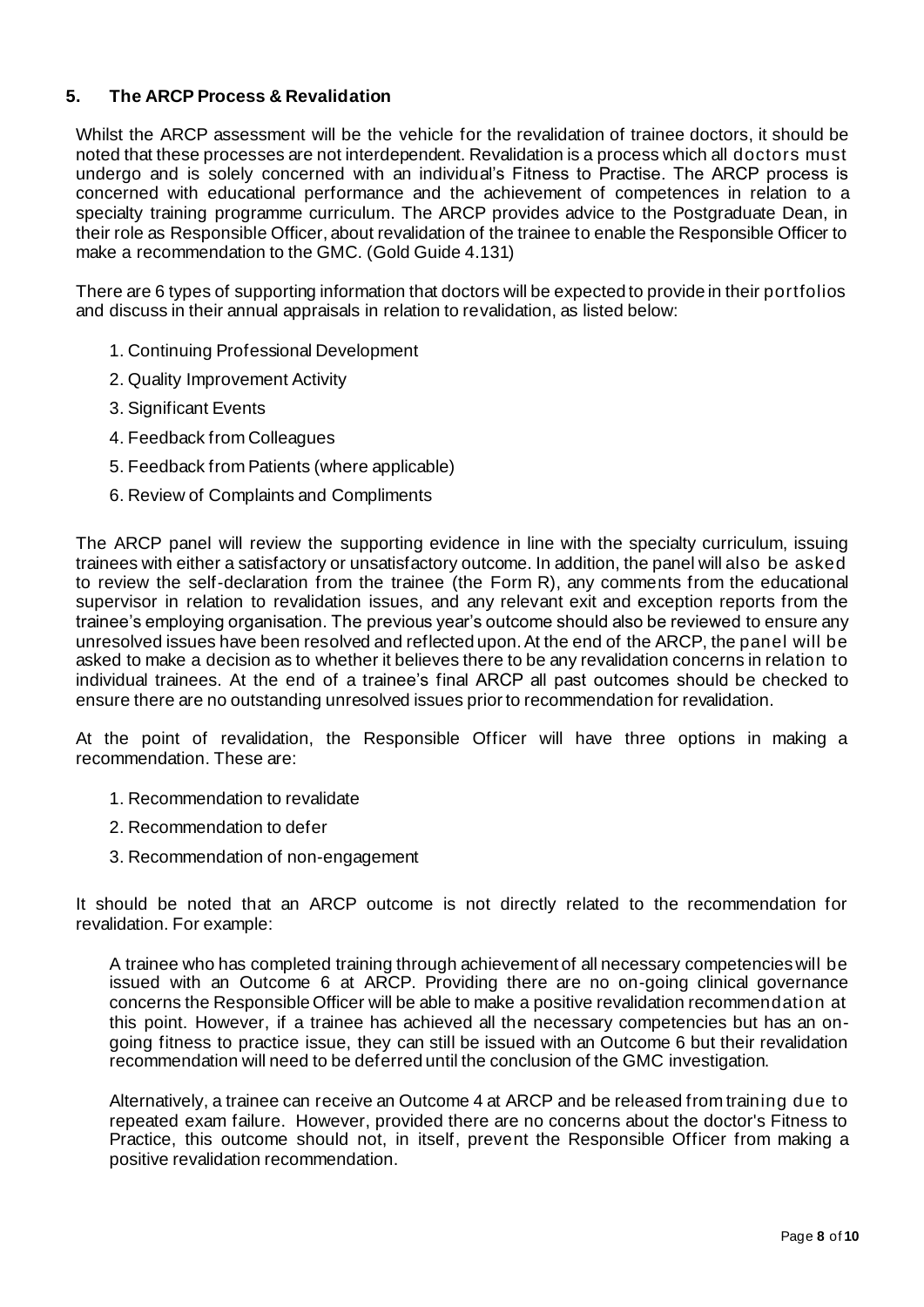# **6. ARCP Resources**

The following appendices are available to aid the panel process:

- Appendix 1: Guidance on outcome forms to be issued
- Appendix 2: Guidance on exceptional extenuating circumstances when considering outcomes
- Appendix 3: FAQs: guidance for panels when issuing outcomes
- Appendix 4: The Academy of Medical Sciences: Guidelines for monitoring clinical academic training and progress

The panel chair and/or PSM will brief panel members on the protocol for carrying out the ARCP at the beginning of each session and make available copies of the ARCP protocol and all appendices, including guidance on issuing outcomes. The ARCP process is evaluated annually and the HEE-NW office education team member who supports the panel will complete the audit pro-forma (Appendix 5).

### **7. Reviews and Appeals**

All trainees who receive an outcome from a panel indicating further training is required or that they be released from a training programme will have had an opportunity to discuss the findings with the panel or a senior educator involved in the training programme. On receipt of the outcome they have the right to request a review or appeal.

#### **Reviews**

Trainees who receive Outcome 2 (further training or supervision is needed but additional time is not required) have the right to request a review. This request should be made to the relevant PSM within 10 working days of receiving written confirmation of the outcome. The trainee must supply supporting evidence for the request and this may include additional evidence (e.g. evidence of mitigating circumstances or other evidence relevant to the original panel's decision). The PSM will administer the review process on behalf of the panel Chair, which will take place within 15 working days of receipt of the review request. The PSM will endeavour to include as many original panel members as possible, although the review can be undertaken virtually. The panel can confirm or change the outcome and it will ensure that the trainee receives its decision, with the reasons, in writing. If the panel considers it appropriate, it may invite the trainee to meet with them or a senior representative to discuss the decision of the review. (Gold Guide 4.164)

The decision of the review of Outcome 2 is final and there is no further appeal. The review should not impose an increased sanction on the trainee. In such circumstances where new information has come to light that may inform such a decision, these issues will be brought to the attention of the Postgraduate Dean.

# **Appeals**

Trainees who have received Outcome 3 or 4 (additional training time is required or release from the training programme) have the right to request an appeal. This request should be made to the Postgraduate Dean within 10 working days of receiving written confirmation of the outcome. The Programme Support Business Manager will administer the appeals process, which has two steps: